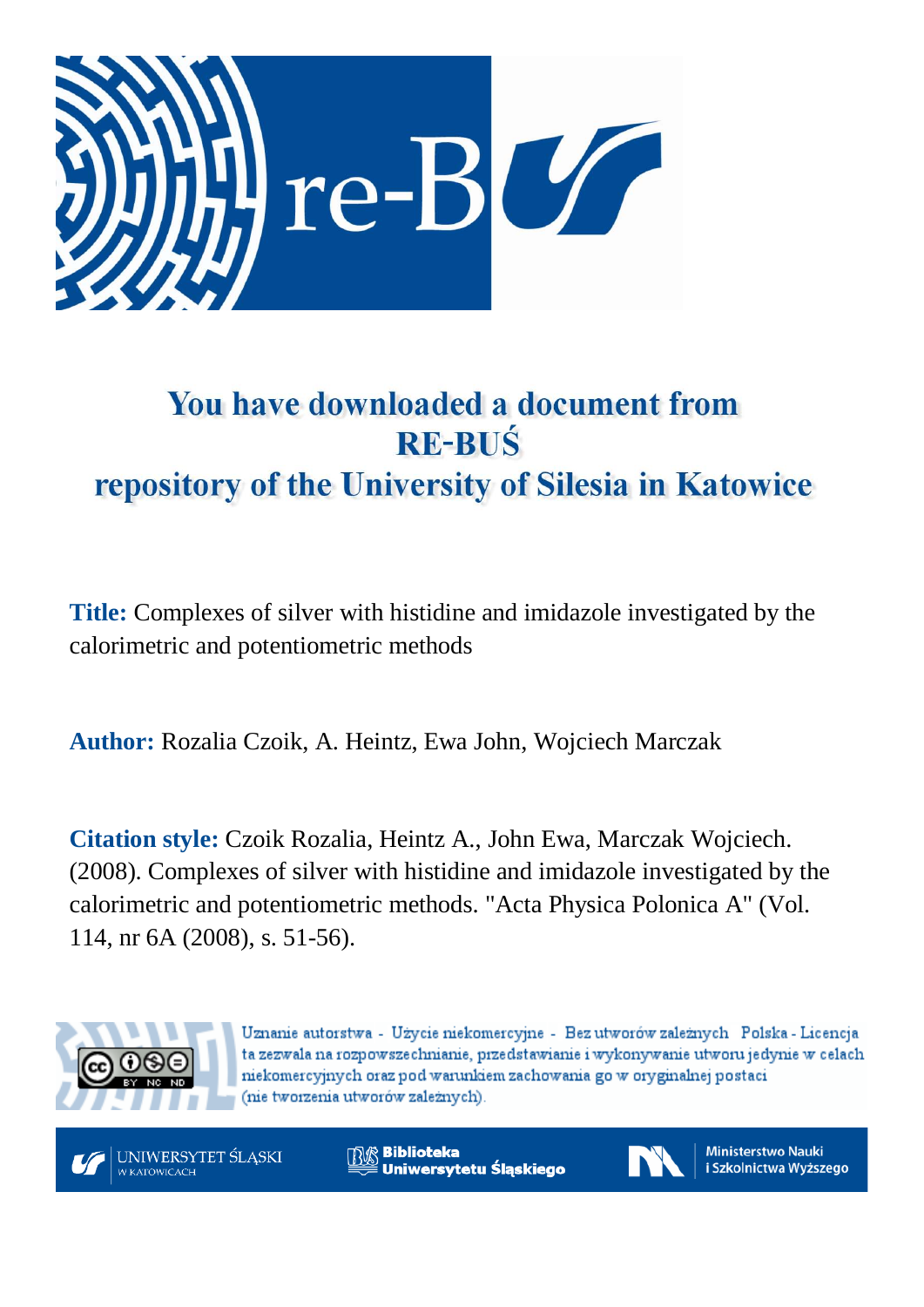Optical and Acoustical Methods in Science and Technology

# Complexes of Silver with Histidine and Imidazole Investigated by the Calorimetric and Potentiometric Methods

R. Czoik<sup>a</sup>, A. Heintz<sup>b</sup>, E. John<sup>a</sup> and W. Marczak<sup>a</sup>

a Institute of Chemistry, University of Silesia, Szkolna 9, 40-006 Katowice, Poland  $b$ Department of Physical Chemistry, University of Rostock Hermannstr. 14, D-18051 Rostock, Germany

The stability constants and enthalpies of formation of silver (I) complexes with histidine and imidazole were determined. Two types of complexes were found:  $AgL^+$  and  $AgL^+_2$ . The second is much more stable that is evidenced by the higher stability constants and enthalpies of formation. For the two systems, the respective constants and enthalpies are very close one to another that suggests similar complexation mechanisms. Most probably, the linear complexes through the N-3 pyridinic atoms are being formed. The calorimetric and potentiometric methods gave virtually the same results for the system silver  $+$  imidazole. However, the potentiometric method failed for the histidine system. The molecule of histidine has three protonation spots, two of these probably do not take part in the complexation but their protonation equilibria may shift upon joining the ions of silver and influence the pH of the system in that way.

PACS numbers: 82.60.Hc

# 1. Introduction

Beneficial healing and anti-disease properties of silver have been known already to Hippocrates. Silver ions and silver compounds are toxic to some bacteria, viruses, algae and fungi. For that reason, silver-based medicines have been widely used for centuries. Contrary to other heavy metals, silver is harmless to humans, although it may cause argyria when used excessively. After discovery of antibiotics, the use of silver and its compounds as germicides decreased. However, the interest in silver as an anti-microbial has been renewed in the last years. For example, Samsung introduced a series of home electronic appliances equipped with the so-called Silver Nano Health System three years ago. A coating of silver ions applied to inner walls of refrigerators, the filters of air conditioners and vacuum cleaners inhibits the growth of bacteria and fungi.

(A-51)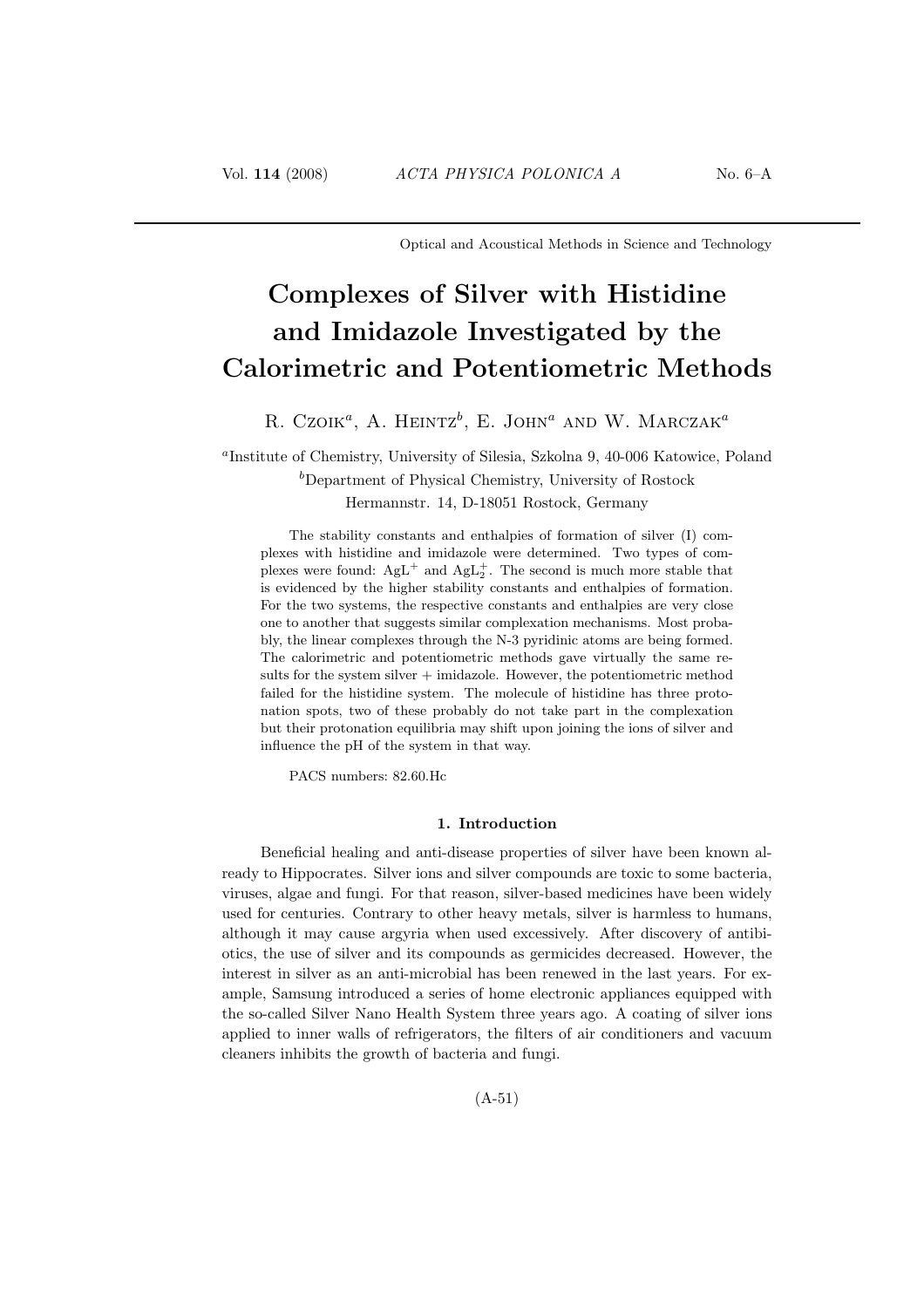# A-52 R. Czoik et al.

Histidine (Fig. 1) belongs to the group of 20 natural amino acids present in proteins. It can act as a catalytic site in certain enzymes and as a coordinating ligand in metalloproteins. The affinity of histidine for metal ions can be used e.g. in quantitative chemical analysis or synthesis of medicines. In spite of the prominent role played by histidine in biochemical reactions, the complexes of silver with histidine were studied rather scarcely and the results seemed ambiguous [1]. To the best of our knowledge, the complexing enthalpies have never been reported. Although the information about the complexes with imidazole might seem ample [1, 2], only one set of enthalpies measured directly is available [3].

#### 2. Experimental results

The calorimetric experiment was performed using a 2277 Thermal Activity Monitor (Thermometric, Sweden) equipped with a 4 cm<sup>3</sup> titration cell. Aqueous solution of silver nitrate,  $c = 0.2$  mol dm<sup>-3</sup>, was injected in drops of 12 mm<sup>3</sup> volume into the titration cell filled with  $2.8 \text{ cm}^3$  of the aqueous ligand solution,  $c = 0.02$  mol dm<sup>-3</sup>. In order to determine the heats of dilution, the silver nitrate was titrated to water, and water to the ligand solutions. The heat effect of the first process was big enough to be taken into account in the calculations, while that of the second one was negligible. Before the measurements, the apparatus was checked on the basis of chemical test — the enthalpies of binding of  $Ba^{2+}$ ions to 18-crown-6 ether were found slightly higher than the values reported in the literature, by approximately  $0.5\%$  [4] and  $1.5\%$  [5, 6]. These differences lie within the limits of the measurement accuracy.



Fig. 1. The molecules of histidine (left) and imidazole (right).

Two independent calorimetric titrations were made for each of the two systems at temperature 298.15 K. A model with two consecutive complexing reactions

$$
Ag^{+} + L = AgL^{+}, \tag{1}
$$

$$
AgL^{+} + L = AgL_{2}^{+},\tag{2}
$$

where L stands for histidine or imidazole, satisfactorily approximated the empirical results. The enthalpies and equilibrium constants of the reactions (1) and (2) were calculated from the four datasets, each obtained in single experimental run, using the software supplied with the calorimeter by Thermometric. Since the results for a particular system were found approximately the same, the model was fitted again to two combined datasets: one set for the system with imidazole and the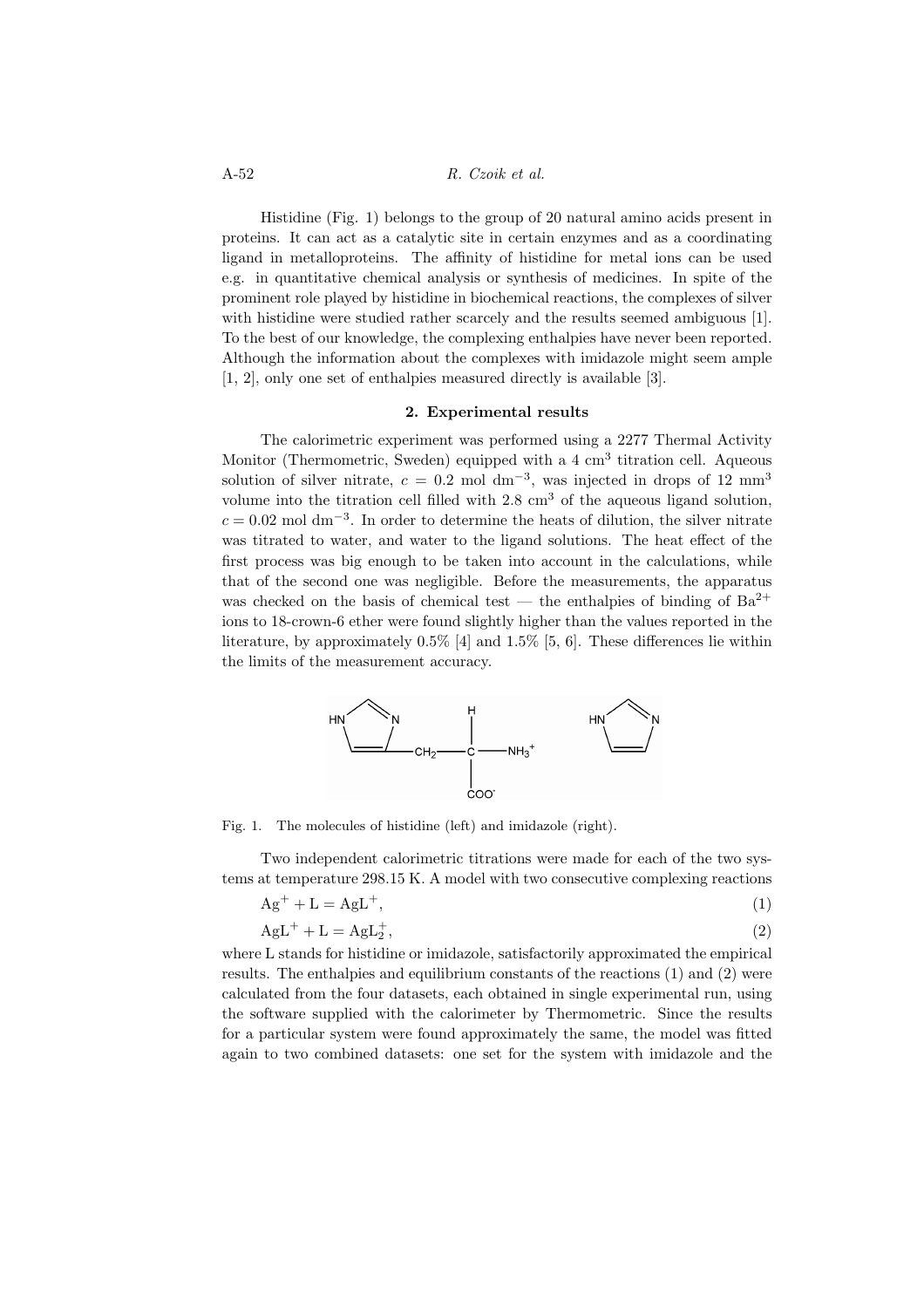other for that with histidine. The experimental data and fitted curves are plotted in Fig. 2, while the equilibrium constants,  $K_i$  and  $\beta_2 = K_1K_2$ , are reported in Table I, and enthalpies,  $\Delta H_i$ , in Table II. The constants at temperature 293.15 K were calculated from the van't Hoff isobar

$$
(\delta \ln K_i / \delta T)_p = \Delta H_i / RT^2,\tag{3}
$$

where i denotes reaction (1) or (2),  $R$  is the universal gas constant,  $T$  and  $p$  are temperature and pressure, respectively.



Fig. 2. The titration curves. Calorimetric experiment (left): the heat effects of the complexing of silver (I) by histidine ( $\circ$ ) and imidazole ( $\bullet$ ) at 298.15 K; points — experimental results, lines — fitted model. Potentiometric experiment (right): the fraction titrated,  $A = n_{KOH}/n_{L}$ , vs. pH of the system silver + imidazole at 293.15 K; points — experimental results for the molar ratios  $n_{\text{Ag}+}$ :  $n_{\text{Im}} = 1$ : 2.5 ( $\circ$ ) and  $n_{\text{Ag}+}$ :  $n_{\text{Im}} =$ 1 : 3.3 (•), solid lines — fitted model, dashed lines — calculated with the complexation constants obtained by the calorimetric method.

The potentiometric experiment was based on changes in the concentration of hydrogen ions released during the complexation. The solution of KOH,  $c =$ 0.2 mol dm<sup>−</sup><sup>3</sup> , was titrated into the mixture containing histidine or imidazole, silver nitrate and HNO3. Several measurements were made for concentrations of the Ag(I) ions from 1 to 8 mmol dm<sup>-3</sup> and of the ligands from 10 to 25 mmol dm<sup>−</sup><sup>3</sup> . The concentration ratio of silver to ligands ranged from 1:2 to 1:6, and HNO<sup>3</sup> was added in the amounts sufficient for complete protonation of the ligands. The solvent for the titrant and the analytes was aqueous  $KNO<sub>3</sub>$ ,  $c = 0.1$  mol dm<sup>−</sup><sup>3</sup> , to provide constant ionic strength. Changes of pH during the titration were determined using a Radiometer PHM-220 pH-meter equipped with the glass and calomel electrodes. The measuring set was calibrated using standard buffer solutions.

The potentiometric titrations gave similar results as the calorimetric ones for the system silver  $+$  imidazole at 293.15 K. Again, several sets of the equilibrium constants for the reactions (1) and (2) were obtained by fitting the model to the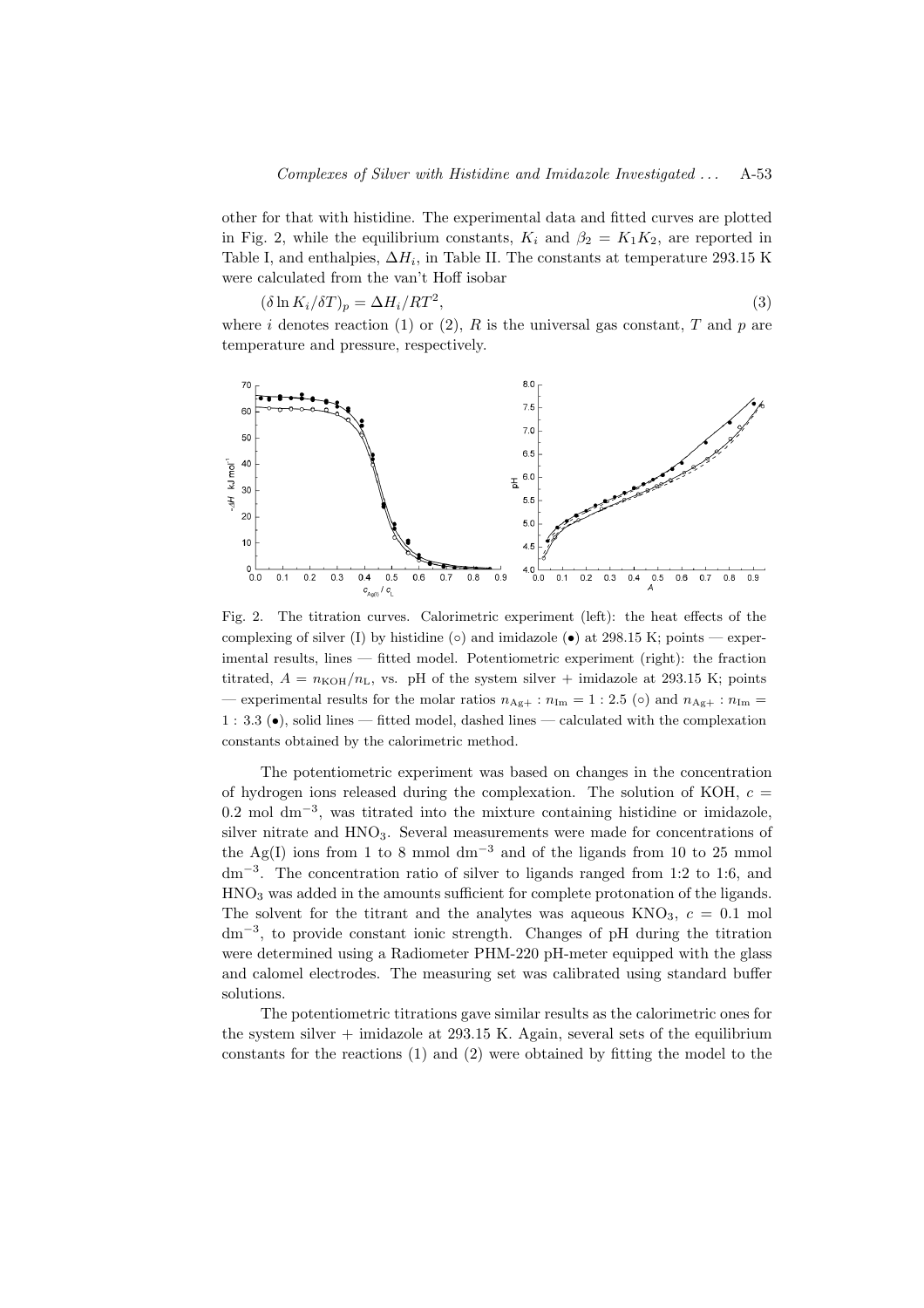A-54 R. Czoik et al.

# TABLE I

Stability constants of the complexes of silver (I) with imidazole and histidine (cf. Eqs. (1) and (2), determined in this work and reported in the literature.  $K_i$  in  $[\text{dm}^{-3} \text{ mol}], \beta_2 \text{ in } [\text{dm}^{-6} \text{ mol}^2].$ 

| $log(K_1)$          | $log(K_2)$        | $\log (\beta_2)$  | Method <sup>a</sup>     | pH          | $t\,\lvert\,^\circ\mathrm{C}\rvert$ | Reference                    |  |  |  |  |
|---------------------|-------------------|-------------------|-------------------------|-------------|-------------------------------------|------------------------------|--|--|--|--|
| $Ag + imidazole$    |                   |                   |                         |             |                                     |                              |  |  |  |  |
| $2.96 \pm 0.15$     | 3.75              | $6.71 \pm 0.07$   | calorim.                | $6.3 - 8.9$ | 25                                  | this work                    |  |  |  |  |
| $2.92 \pm 0.05$     | $3.79 \pm 0.05$   | $6.71 \pm 0.05$   |                         |             | 25                                  | [2]b                         |  |  |  |  |
| 3.16                | 4.00              | 7.16              | calorim.<br>$6.3 - 8.9$ |             | 20                                  | this work                    |  |  |  |  |
| $3.33 \pm 0.15^c$   | $3.79 \pm 0.08^c$ | $7.12 \pm 0.08^c$ | glass                   | $2 - 8.5$   |                                     |                              |  |  |  |  |
| 3.24                | 3.89              | 7.13              | glass                   |             | 20                                  | $\left\lceil 7 \right\rceil$ |  |  |  |  |
| histidine<br>$Ag +$ |                   |                   |                         |             |                                     |                              |  |  |  |  |
| $2.85 \pm 0.04$     | 3.89              | $6.74 \pm 0.01$   | calorim.                | $5.3 - 7.3$ | 25                                  | this work                    |  |  |  |  |
|                     |                   | 6.8 <sup>d</sup>  | ISE                     | $5.5 - 7$   | 25                                  | [8]                          |  |  |  |  |
| $2.30 + 0.22^d$     | $0.75 + 0.19^d$   | 3.05 <sup>d</sup> | glass                   | ca.7        | 25                                  | $\left[9\right]$             |  |  |  |  |
| $6.93 \pm 0.19^e$   | $3.24 \pm 0.16^e$ | $10.17^{e}$       | glass                   | ca.9        | 25                                  |                              |  |  |  |  |
| 6.45                |                   |                   | glass                   |             | 25                                  | [10]                         |  |  |  |  |
| 5.42                | 3.02              | 8.44              | glass                   |             | 30                                  | $[11]$                       |  |  |  |  |

<sup>a</sup>methods: calorim. — calorimetric; glass — potentiometric with glass electrode; ISE — potentiometric with ion selective electrode;

<sup>b</sup> recommended by IUPAC for the ionic strength  $I = 0$ ;

 $\epsilon$  mean value and range for three datasets;

<sup>d</sup>complexes with protonated ligands:  $[Ag(HL)]^+, [Ag(HL)_2]^+;$ 

<sup>e</sup>complexes with deprotonated ligands: [AgL] and  $[AgL_2]^-$ 

### TABLE II

Enthalpies of complexing of silver (I) by the imidazole and histidine ligands (cf. Eqs. (1) and (2)); the values measured calorimetrically (this work and Ref. [3]) and calculated from the results of a potentiometric experiment [7].

| Ligand    | $-\Delta H_1$  | $-(\Delta H_1 + \Delta H_2)$<br>$-\Delta H_2$ |                | $t \,$ [ $^{\circ}$ C] | Reference |
|-----------|----------------|-----------------------------------------------|----------------|------------------------|-----------|
|           |                | $[kJ \text{ mol}^{-1}]$                       |                |                        |           |
| imidazole | $29.4 \pm 1.0$ | 36.9                                          | $66.3 \pm 0.4$ | 25                     | this work |
|           | 30.5           | 35.1                                          | 65.6           | 25                     | $[3]^{a}$ |
|           | 23             | 43                                            | 66             | 20                     | [1, 7]    |
| histidine | $24.7 \pm 0.3$ | 37.2                                          | $61.8 \pm 0.1$ | 25                     | this work |

<sup>a</sup>Tentative recommendation of IUPAC  $[2]$  — no errors estimated.

experimental data. To this end, a computer program [12] was used. Examples of the titration curves are given in Fig. 2. The average values of the equilibrium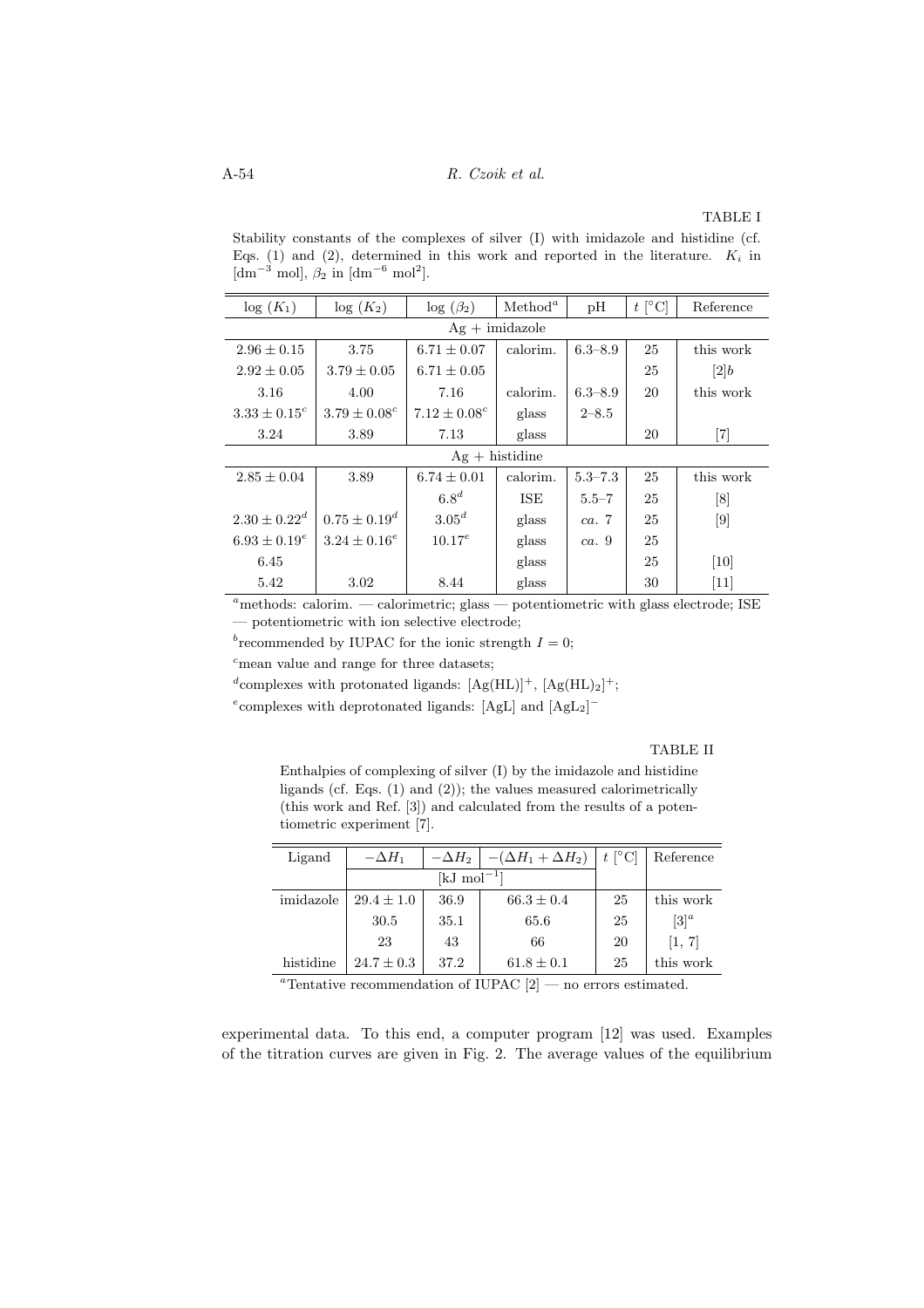constants are reported in Table I. Unfortunately, the model given by reactions (1) and (2) could not account for the changes of pH in the potentiometric titrations of the system silver + histidine. Although several other models have been tried too, no satisfactory result has been obtained. Thus, we decided to postpone further attempts until another experiment with an ion selective electrode is complete.

# 3. Conclusions

The imidazole ligands form two complex compounds with the Ag(I) ions:  $Ag[C_3N_2H_4]^+$  and  $Ag[C_3N_2H_4]^+_2$ . The latter form is much more stable that is illustrated by the distribution diagrams plotted in Fig. 3. Similar complexes are most probably formed by histidine as well, at least in the neutral and slightly acidic solutions. This conclusion is supported by approximately the same enthalpies and stability constants for the two systems. Consequently, the respective distribution curves look alike (Fig. 3). Moreover, the ion selective electrode experiment re-



Fig. 3. Distribution diagrams for complexes of silver (I) with histidine (solid line) and imidazole (dashed line) at temperature 298.15 K;  $\Phi$  — fraction of silver remaining free as  $\text{Ag}^+$  or complexed as  $\text{AgL}^+$  and  $\text{AgL}^+_2$ ,  $\text{[L]}$  — concentration of free ligands.

ported in  $[8]$  gave the cumulative stability constant of silver  $+$  histidine very close to that determined calorimetrically (Table I). However, the calorimetric experiment gives only a rough picture of the complexation equlibria in this system. The molecule of histidine has three protonation spots (Fig. 1). Thus, the symbol L in Eqs.  $(1)$  and  $(2)$  denotes a set of chemical entities — the molecules of histidine with various numbers of protons — rather than strictly defined molecule. As a result of joining the silver ion, the equilibrium constants between protonated and deprotonated forms of the histidine molecule may change. This would explain the divergent results of the pH-metric experiments.